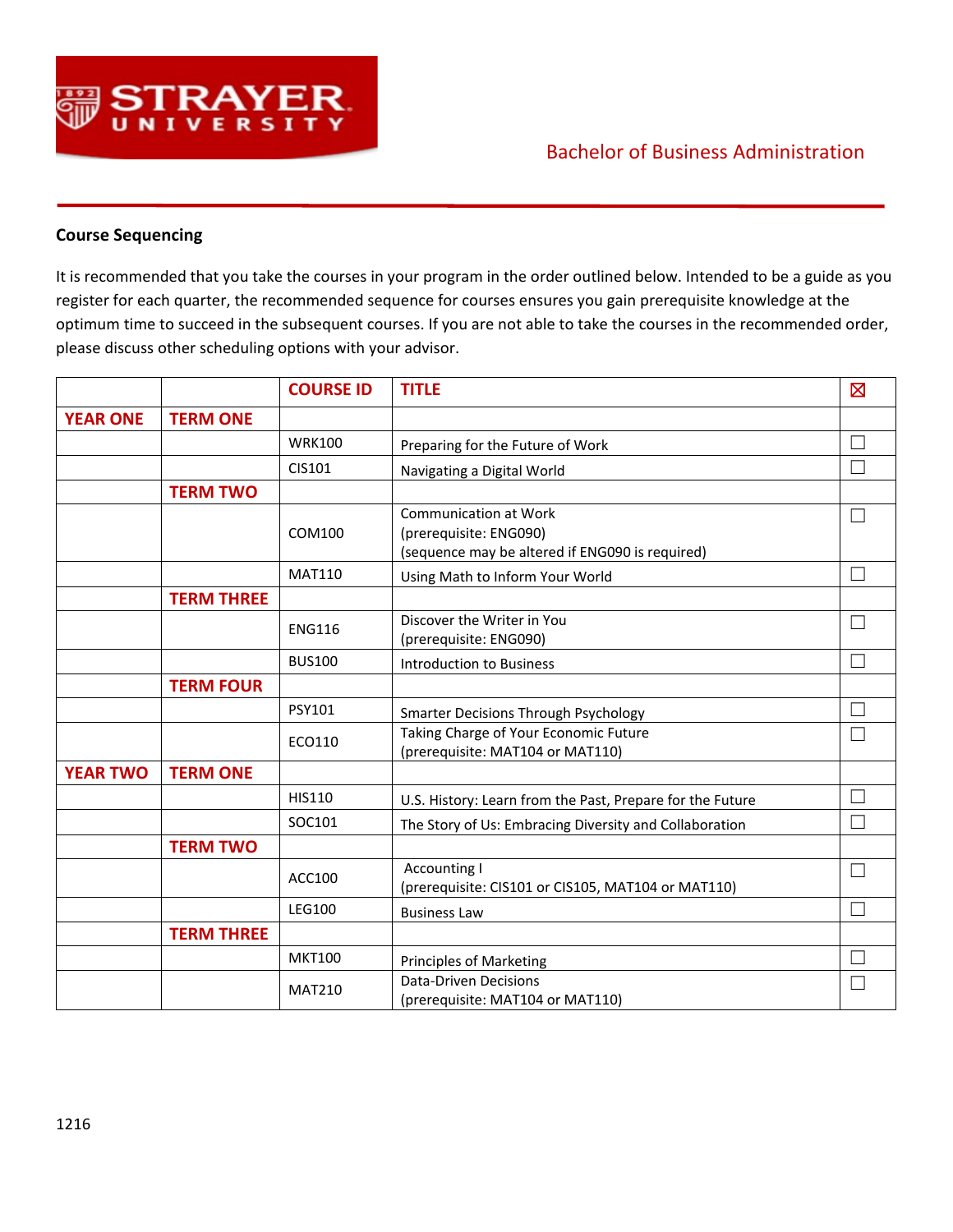|                   | <b>TERM FOUR</b>  | <b>COURSE ID</b> | <b>TITLE</b>                                                                        | $\boxtimes$  |
|-------------------|-------------------|------------------|-------------------------------------------------------------------------------------|--------------|
|                   |                   | <b>HUM201</b>    | Exploring Cultures: Adapting in a Global World<br>(prerequisite: SOC100 or SOC101)  | $\mathbf{L}$ |
|                   |                   | <b>ENG201</b>    | The Power of Persuasion<br>(prerequisite: ENG115 or ENG116, HIS110)                 | $\Box$       |
| <b>YEAR THREE</b> | <b>TERM ONE</b>   |                  |                                                                                     |              |
|                   |                   | ELC001           | <b>General Elective</b>                                                             |              |
|                   |                   | <b>SCI201</b>    | Unlocking the Secrets of Science and Innovation<br>(prerequisite: SOC100 or SOC101) | I.           |
|                   | <b>TERM TWO</b>   |                  |                                                                                     |              |
|                   |                   | COM200           | Communication: The Key to Working Together<br>(prerequisite: COM100 or COM101)      | $\Box$       |
|                   |                   | <b>FIN100</b>    | Principles of Finance<br>(prerequisite: ACC100, MAT104 or MAT110)                   | Г            |
|                   | <b>TERM THREE</b> |                  |                                                                                     |              |
|                   |                   | PHI201           | Thinking it Through<br>(prerequisite: HUM201 or HUM111 or HUM112)                   | $\Box$       |
|                   |                   | <b>BUS302</b>    | <b>Management Concepts</b>                                                          | I.           |
|                   | <b>TERM FOUR</b>  |                  |                                                                                     |              |
|                   |                   | <b>BUS309</b>    | <b>Business Ethics</b><br>(prerequisite: BUS100 and BUS302)                         | $\Box$       |
|                   |                   | <b>CON001</b>    | <b>Concentration Course</b>                                                         | П            |
| <b>YEAR FOUR</b>  | <b>TERM ONE</b>   |                  |                                                                                     |              |
|                   |                   | <b>ELC002</b>    | <b>General Elective</b>                                                             | Г            |
|                   |                   | <b>CON002</b>    | <b>Concentration Course</b>                                                         | П            |
|                   | <b>TERM TWO</b>   |                  |                                                                                     |              |
|                   |                   | ECO100           | Principles of Economics<br>(prerequisite: MAT104 or MAT110)                         | $\mathbf{L}$ |
|                   |                   | <b>ELC003</b>    | <b>General Elective</b>                                                             | П            |
|                   | <b>TERM THREE</b> |                  |                                                                                     |              |
|                   |                   | <b>ELC004</b>    | <b>General Elective</b>                                                             |              |
|                   |                   | <b>BUS475</b>    | <b>Business and Society</b><br>(prerequisite: BUS309)                               | $\Box$       |
|                   | <b>TERM FOUR</b>  |                  |                                                                                     |              |
|                   |                   | <b>ELC005</b>    | <b>General Elective</b>                                                             | I.           |
|                   |                   | <b>ELC006</b>    | <b>General Elective</b>                                                             | $\Box$       |
| <b>YEAR FIVE</b>  | <b>TERM ONE</b>   |                  |                                                                                     |              |
|                   |                   | <b>CON003</b>    | <b>Concentration Course</b>                                                         | $\Box$       |
|                   |                   | <b>ELC007</b>    | <b>General Elective</b>                                                             | $\Box$       |
|                   | <b>TERM TWO</b>   |                  |                                                                                     |              |
|                   |                   | <b>CON004</b>    | <b>Concentration Course</b>                                                         | $\mathbf{L}$ |
|                   |                   | <b>ELC008</b>    | <b>General Elective</b>                                                             | $\Box$       |